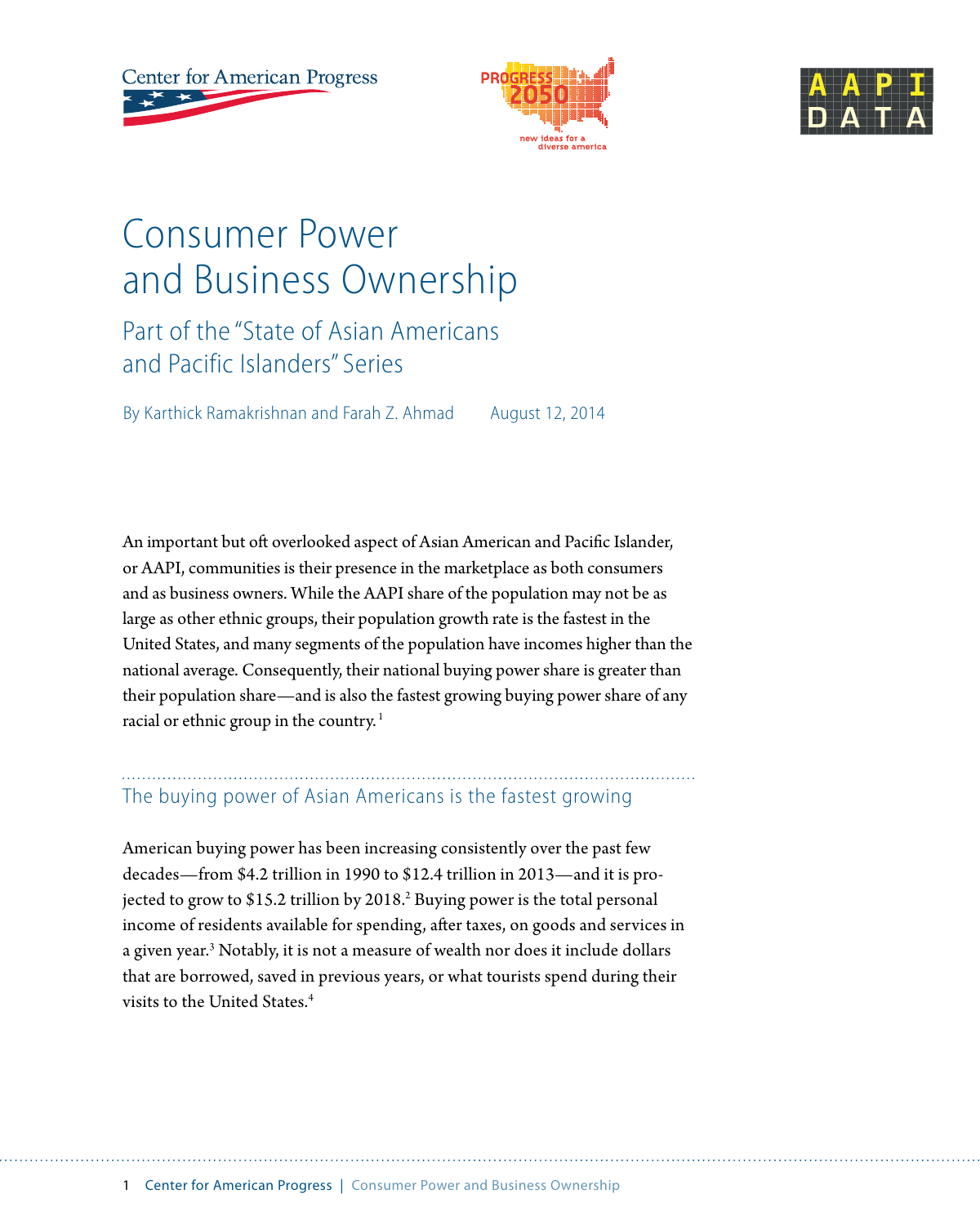Asian Americans are among those with the fastest growing buying power in the United States given their rapid population growth $^{\rm 5}$  and their high level of representation among high-skilled immigrants to the United States.<sup>6</sup> The Selig Center at the University of Georgia's Terry School of Business estimates that Asian American buying power grew rapidly from \$115 billion in 1990 to \$274 billion in 2000 and has continued growing since, reaching about \$600 billion in 2010 and more than \$700 billion in 2013.7 Notably, the buying power of Asian Americans is projected to approach \$1 trillion after 2018. $^{\text{8}}$  (see Figure 7.1)

#### **FIGURE 9.1 Asian American buying power in billions**

2018



Source: Jerey M. Humphreys, "The Multicultural Economy 2013" (Athens, GA: Selig Center for Economic Growth, Terry School of Business, University of Georgia, 2013), available at http://www.terry.uga.edu/about/centers-institutes/selig/publications.

\$962

These numbers illustrate that AAPI buying power has shown the quickest growth rate of any ethnic group. The 160 percent gain from 2000 through 2013 exceeds the increases in buying power projected of whites at 63 percent, the United States as a whole at 70 percent, blacks at 78 percent, Hispanics at 142 percent, and Native Americans at 139 percent. As Figure 7.1 shows, Asian Americans have had the highest growth rates in buying power, not only in the first decade of the 21st century but in the previous decade as well. Finally, at \$713 billion in 2013, the AAPI market already outshines the entire economies of all but 22 countries; in fact, the AAPI market is comparable in size to the gross domestic product, or GDP, of Saudi Arabia and the Netherlands.<sup>9</sup>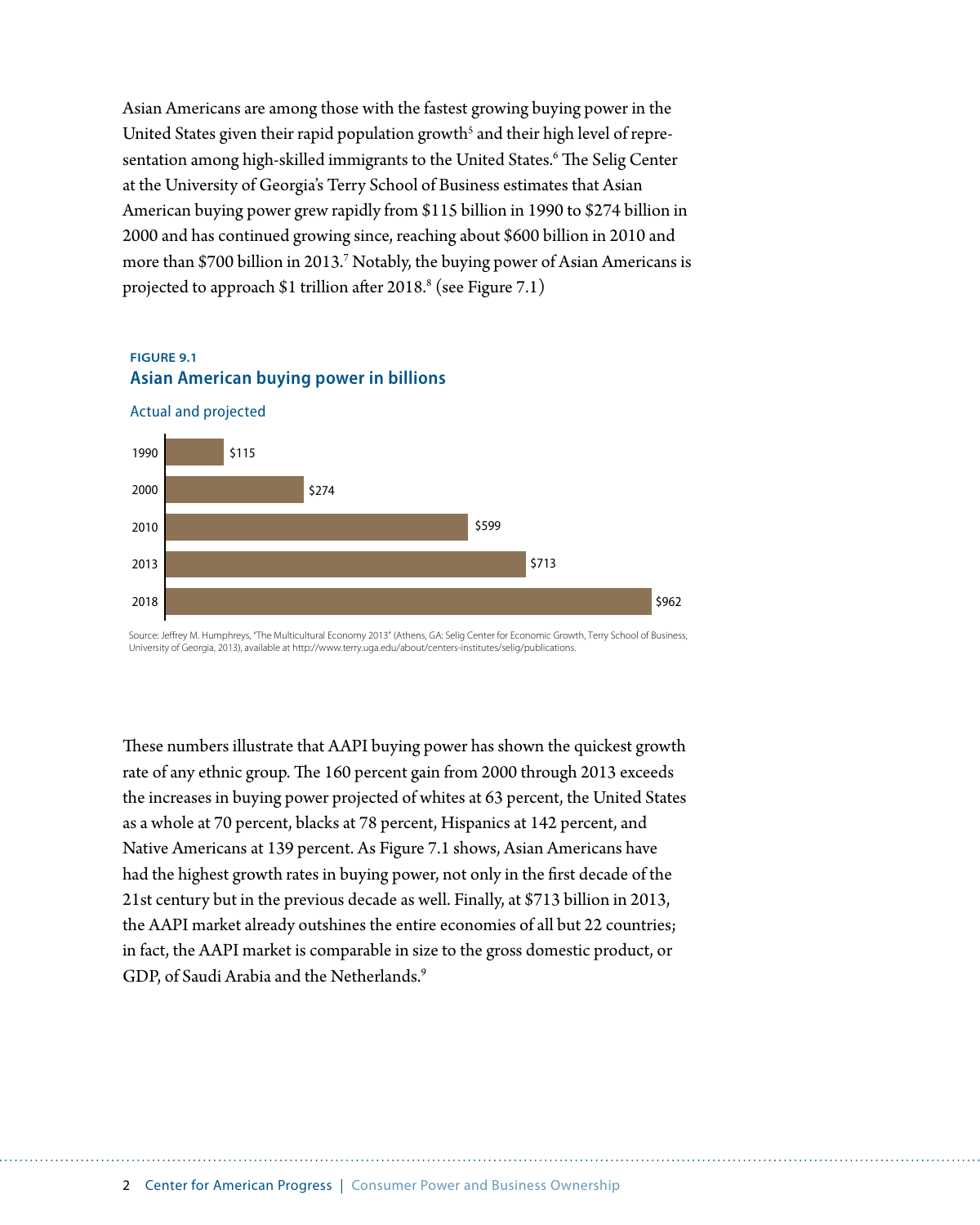**FIGURE 9.2 Percentage change in buying power**



Source: Jerey M. Humphreys, "The Multicultural Economy 2013" (Athens, GA: Selig Center for Economic Growth, Terry School of Business, University of Georgia, 2013), available at http://www.terry.uga.edu/about/centers-institutes/selig/publications.

## Asian American spending is online, well-researched, and concentrated in urban markets

Asian American patterns of consumer spending are fairly distinct when compared to other communities. For example, consider the average level of household spending: In 2012, the Consumer Expenditure Survey from the Bureau of Labor Statistics revealed Asian American households spent an average of about \$61,400, an amount 19 percent greater than the average U.S. household.<sup>10</sup> Looking at particular spending categories, Asian Americans spend more than the national average on housing, food—including groceries and restaurants—education, and transportation.<sup>11</sup> They are also more likely to spend a greater amount on insurance, pensions, and Social Security.12 At the same time, Asian Americans tend to spend significantly less than the national average on items such as alcohol, tobacco, pets, and toys.<sup>13</sup>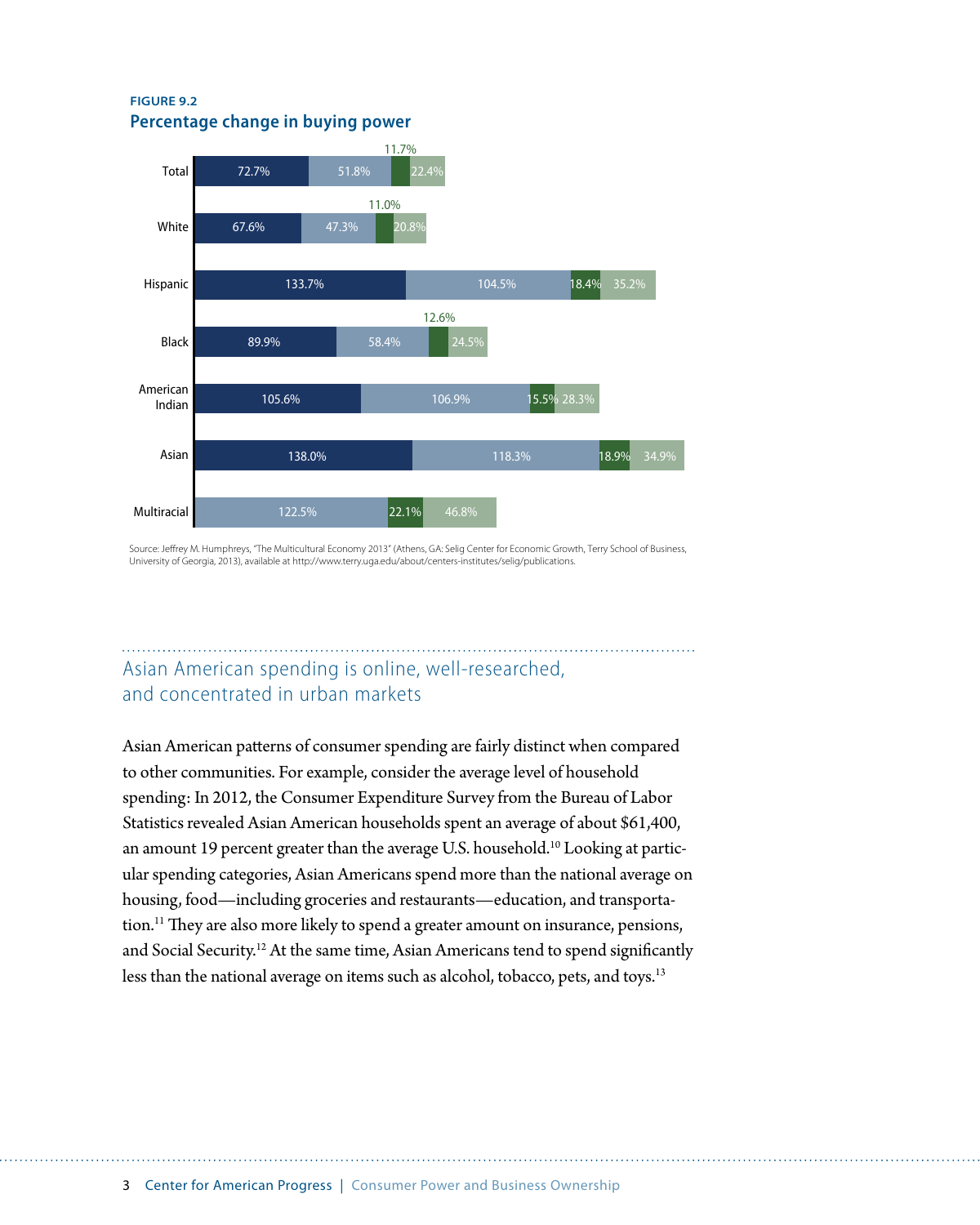The high consumer spending levels of Asian American households nationally is related to higher than average levels of household income, larger household sizes,<sup>14</sup> as well as distinct residential patterns, as Asian Americans are more likely to live in states with a higher than average cost of living. As noted in the Center for American Progress report "State of Asian Americans and Pacific Islanders: Demographics," Asian Americans are heavily concentrated in a few select states, such a California and New York.15 Additionally, Asian Americans are concentrated in urban areas within these states. In fact, in 2011, almost one-third of Asian Americans lived in three metropolitan areas: Los Angeles, New York City, and San Francisco.<sup>16</sup> Because of this geographic concentration, the buying power among Asian Americans is also concentrated. Nearly 60 percent of Asian American buying power was concentrated in the five states with the largest Asian American consumer markets.<sup>17</sup>

In addition to data from the Consumer Expenditure Survey, Nielsen issued a report on Asian Americans in December 2013 summarizing the results from a variety of private firms, including the GfK Group and Scarborough.<sup>18</sup> According to this report, Asian Americans are two-thirds more likely to routinely purchase organic foods and prefer buying brand-name products, indicating their willingness to purchase certain items at a higher price.The Nielsen report also noted that Asian Americans are more likely than the national average to make their purchases online: In 2012, 77 percent of Asian Americans made an Internet purchase compared to 61 percent of the population overall.<sup>19</sup> A select portion of the Asian American community is relying heavily on online shopping with 12 percent spending more than \$2,500 annually online whereas the general population only spends about half that amount.<sup>20</sup>

Given this Internet-active community, it is not surprising that Asian Americans are more likely to read consumer reviews, procure coupons either online or from mobile applications, and utilize online deal outlets such as Groupon.<sup>21</sup> Finally, online activity also extends to shopping for insurance. Thirty percent of Asian Americans use blogs and social networking sites to learn about insurance options compared to only 11 percent of the general population. In fact, Asian Americans prefer to purchase their policies online at a higher rate too.<sup>22</sup>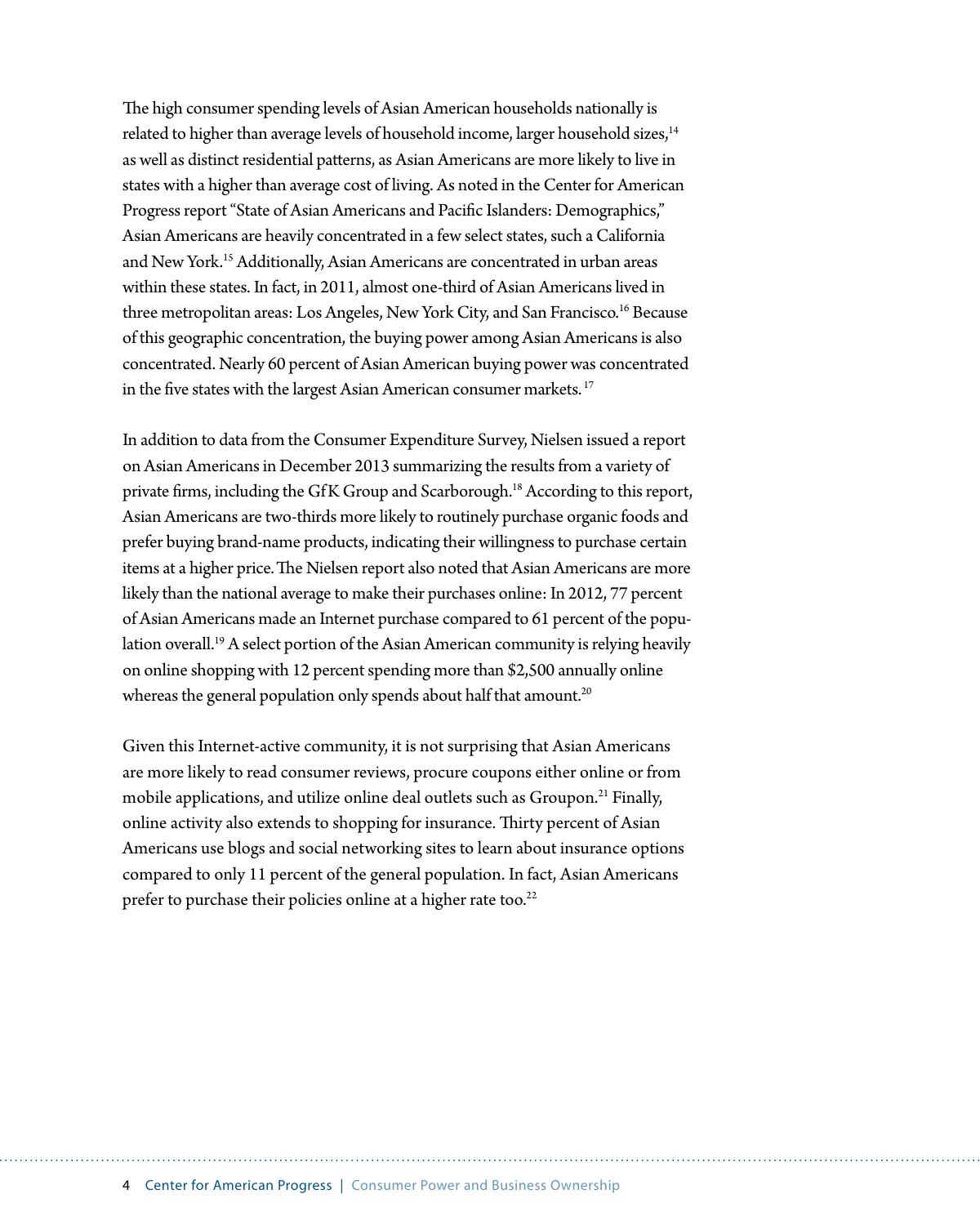## Asian American-owned firms are among the fastest-growing

Not only do Asian Americans make up an impressive and unique share of the consumer market, they also have considerable weight as producers. The U.S. Bureau of Census conducts the Survey of Business Owners every five years and the 2007 survey is the last in which data by race and ethnicity are available. The 2007 Survey of Business Owners shows that the number of Asian American-owned firms increased by 40 percent from 2002 to 2007, more than double the average increase of 18 percent for all U.S. firms.<sup>23</sup> During this time period—excluding those firms composed only of self-employed workers—we also see a significant increase of Asian American-owned employer firms at 24.4 percent, totaling 397,484 firms in 2007. These firms employed 2.8 million persons, an increase of 27.5 percent from 2002, and had a total payroll of \$79.6 billion, an increase of 42.1 percent from 2002. In 2007, these firms generated \$455.2 billion in receipts, an increase of 56.3 percent from 2002.<sup>24</sup>

Another important aspect of Asian American-owned firms is that they are the highest grossing among all communities of color, totaling more than \$506 million in receipts in 2007 with Native Hawaiian and Pacific Islander firms grossing \$6.32 million.<sup>25</sup> (see Figure 1.4) This compares to Hispanic-owned firm receipts at \$350 million, African American-owned firms at \$136 million, and Native American-owned firms at \$34 million.<sup>26</sup> By contrast, firms owned by non-Hispanic whites totaled \$10 billion.<sup>27</sup>

Among all firms owned by Asian and American and Pacific Islanders in the United States, Chinese Americans owned the largest share—more than one-quarter—followed by Asian Indians at 20 percent and Vietnamese at 14 percent.<sup>28</sup> (see Figure 1.3) Even though Chinese Americans owned most AAPI-owned firms, firms owned by Asian Indians grossed more receipts, on average, at \$152 billion when compared to Chinese American-owned firms at \$143 billion. Both far outperformed Vietnamese American-owned firms at \$29 billion.29 (see Figure 1.4)

These differences are likely related to a greater concentration of Indian American and Chinese American-owned firms in certain sectors of the economy: both groups are much more likely to specialize in "accommodation and food services"—at 10.4 percent and 12.7 percent respectively, compared to 8.7 percent for Koreans, 3.2 percent for Vietnamese Americans, and 2.9 percent for the national average.<sup>30</sup> By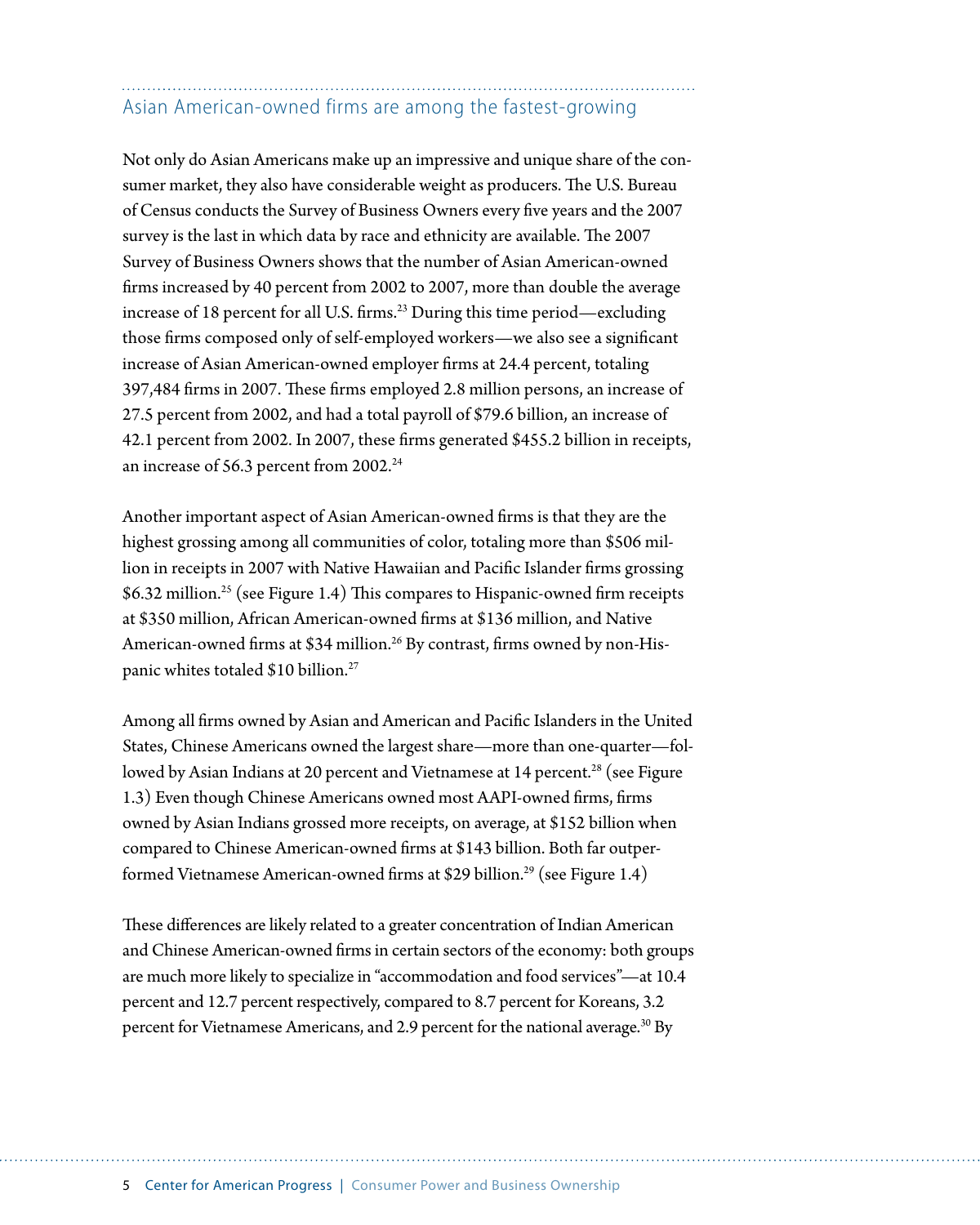contrast, Vietnamese-owned firms are much more likely than the national average to be concentrated in the "other services" category with 59 percent occupying this classification compared to the national average of 12 percent. Although the Survey of Business Owner data do not specify the kinds of services in which these firms specialize, license data from the nail salon industry indicate that Vietnamese-owned firms account for more than 40 percent of nail salons in the United States and that nail salons account for about one in every six Vietnamese-owned firms.<sup>31</sup>

There is still a lot that we need to know with respect to AAPI-owned businesses given the specialization of particular national-origin groups in particular industries and the rapid growth of national-origin groups such as Bangladeshi and Pakistani Americans. Such efforts will need to combine data from the Survey of Business Owners with other types of statistical and qualitative studies of entrepreneurship among Asian Americans and Pacific Islanders.



**FIGURE 9.3 Percentage of Asian American-owned firms owned by ethnicity, 2007**

Source: Bureau of the Census, *Survey of Business Owners Summaries of Findings* (U.S. Department of Commerce, 2007), available at https://www.census.gov/econ/sbo/getsof.html?07asian.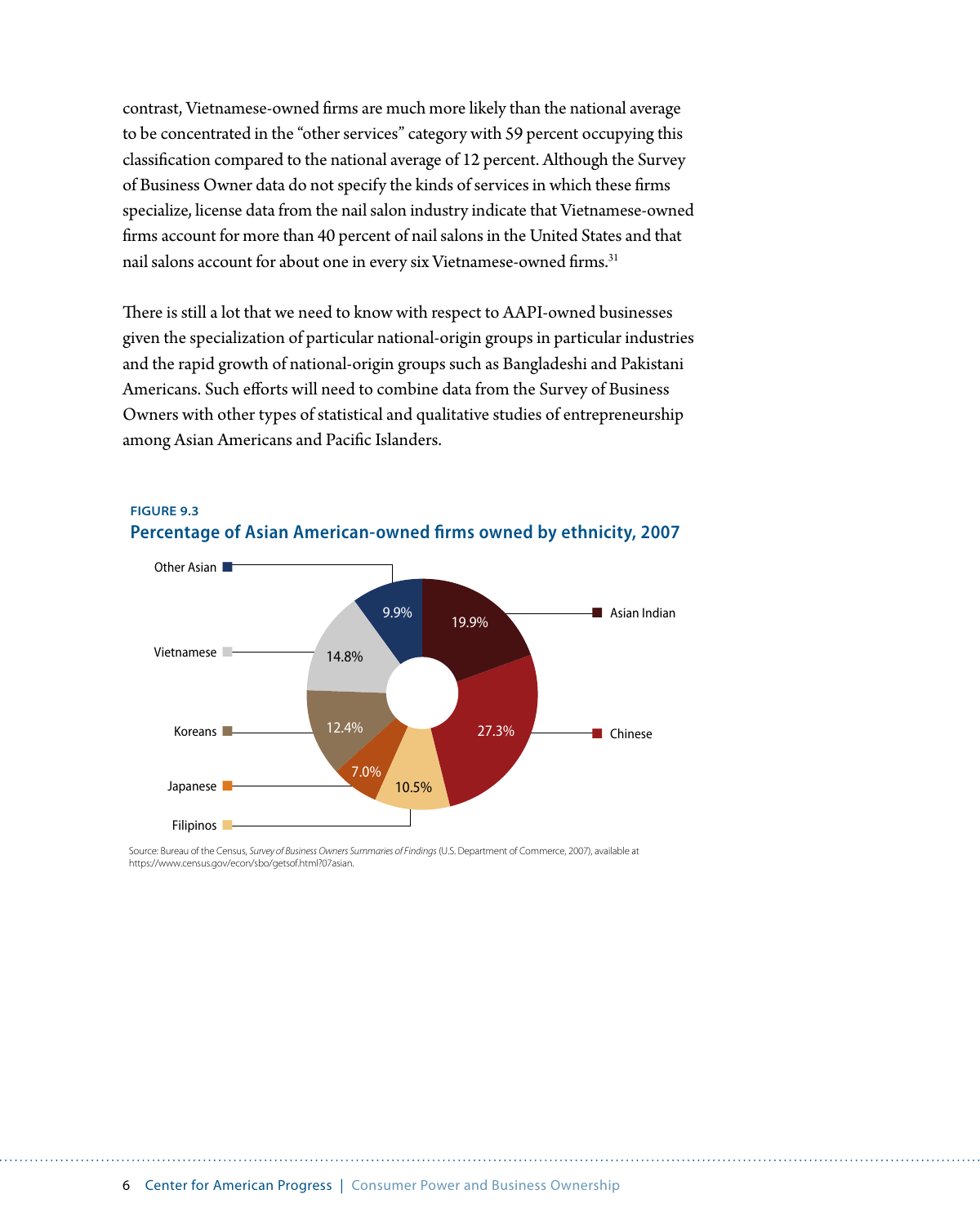

Asian American and Pacific Islander-owned firm receipts by ethnicity, 2007

Source: Bureau of the Census, *Statistics for All U.S. Firms by Industry, Gender, Ethnicity, and Race for the U.S., States,*  Metro Areas, Counties, and Places: 2007 Survey of Business Owners (U.S. Department of Commerce, 2007), available at<br>http://factfinder2.census.gov/faces/tableservices/jsf/pages/productview.xhtml?pid=SBO\_2007\_00CSA01&prodTyp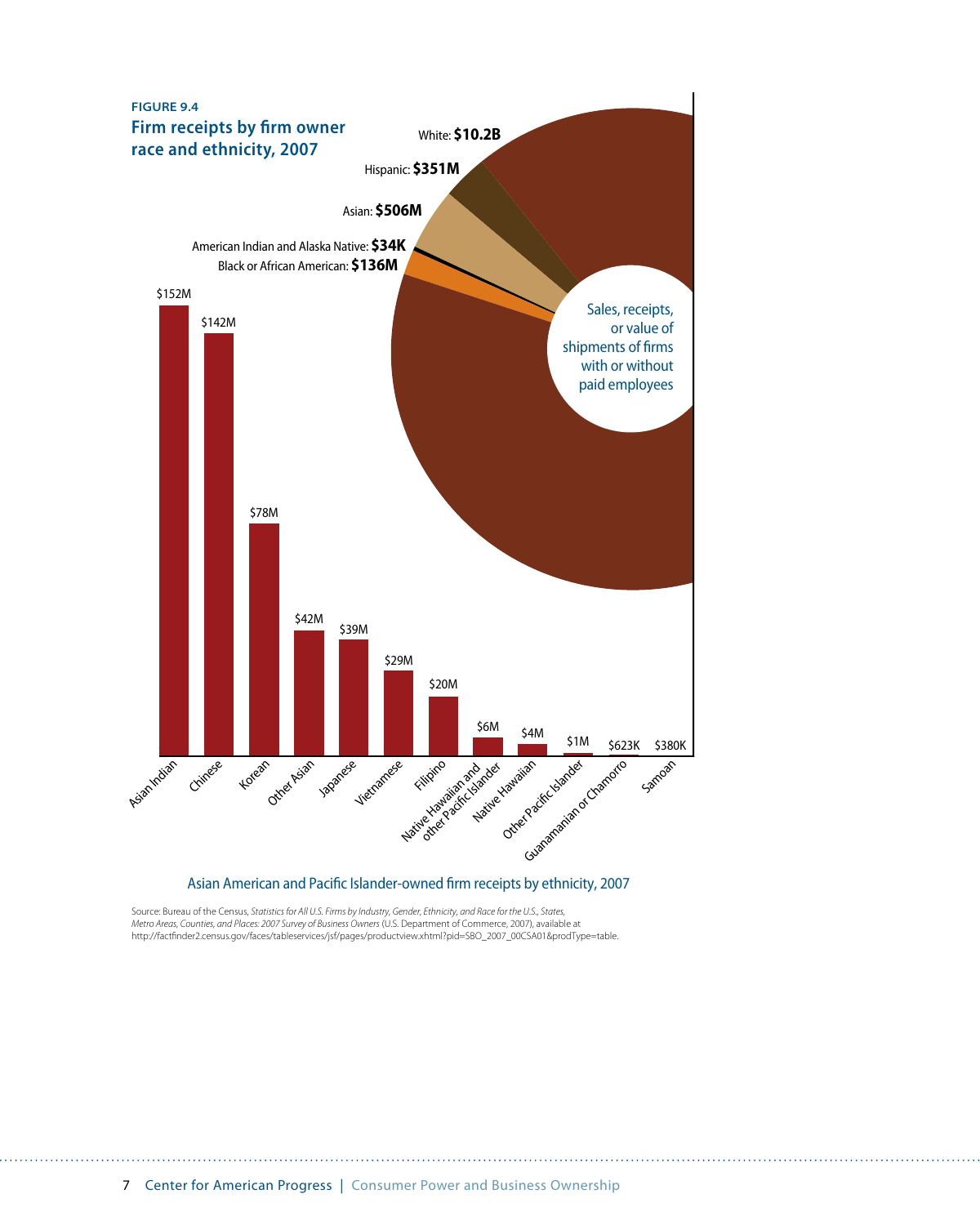#### Acknowledgements

The authors would like to thank Sono Shah of the University of California, Riverside, for his research assistance on this report series.

References

Newly released reports and infographics are available at AAPI Data, "Economy," available at [http://](http://aapidata.com) [aapidata.com/](http://aapidata.com)economy (last accessed August 2014).

Bureau of Labor Statistics, *Consumer Expenditure Survey*, *2012*, *Table 2100* (U.S. Department of Labor, 2013), available at <http://www.bls.gov/cex/2012/combined/race.pdf>.

Jeffery M. Humphreys, "The Multicultural Economy 2013" (Athens, GA: The Selig Center for Economic Growth at the University of Georgia's Terry School of Business, 2013), available at http:// www.terry.uga.edu/about/centers-institutes/selig/publications.

Nielsen, "Significant, Sophisticated and Savvy: The Asian American Consumer 2013 Report" (2013), svailable at [http://www.aaja.org/wp-content/uploads/2013/12/Nielsen-Asian-American-](http://www.aaja.org/wp-content/uploads/2013/12/Nielsen-Asian-American-Consumer-Report-2013.pdf)[Consumer-Report-2013.pdf.](http://www.aaja.org/wp-content/uploads/2013/12/Nielsen-Asian-American-Consumer-Report-2013.pdf)